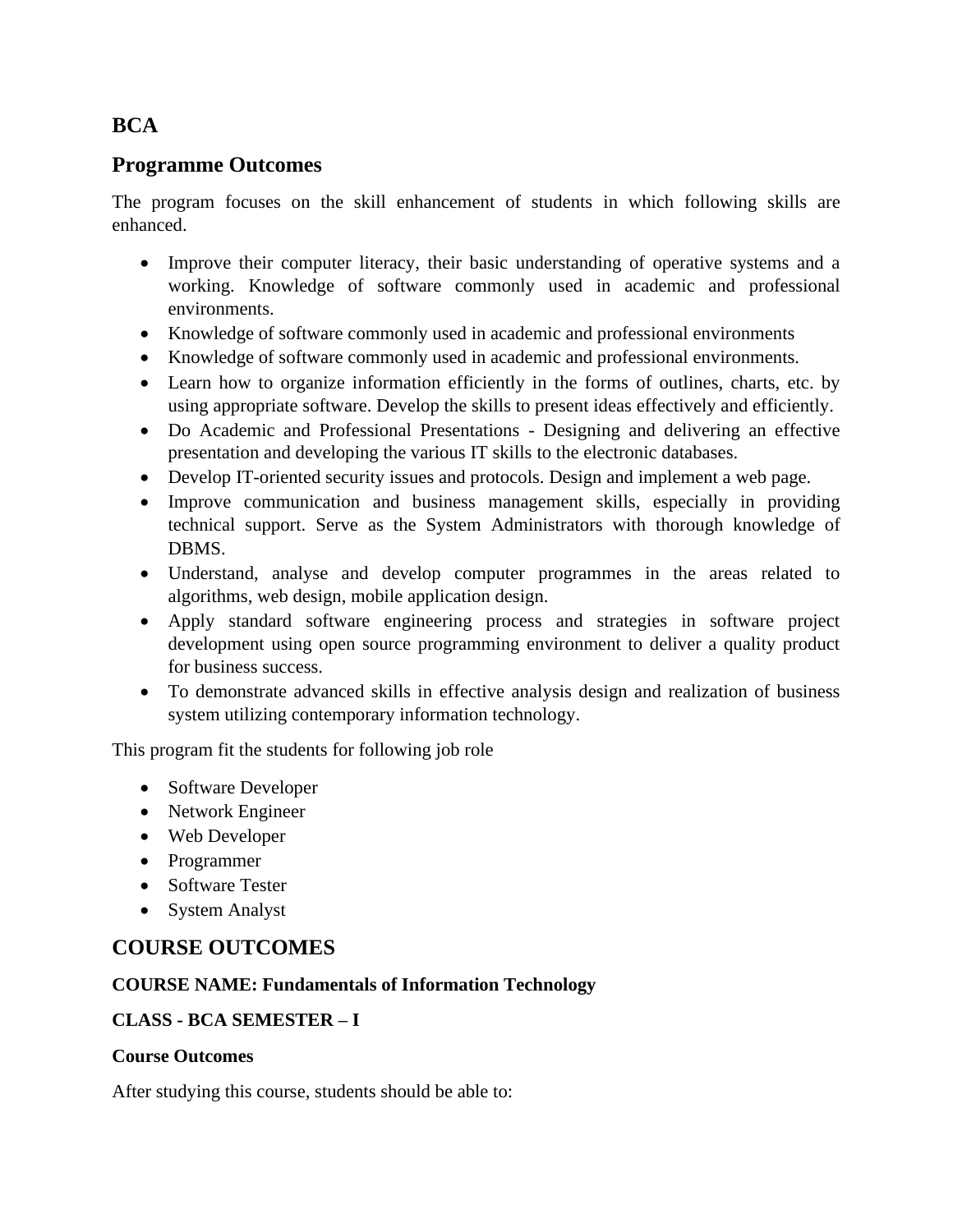- understand the fundamental hardware components that make up a computer's hardware and the role of each of these components
- understand the difference between an operating system and an application program, and what each is used for in a computer
- describe some examples of computers and state the effect that the use of computer technology has had on some common products
- Use systems development, word-processing, spreadsheet, and presentation software to solve basic information systems problems.

## **COURSE NAME: Programming Fundamentals using C**

## **CLASS – BCA SEMESTER – I**

### **Course Outcomes**

After successful completion of the course students will be able to

- **Knowledge and Understanding:** On successful completion of this subject the students have the programming ability in C Language.
- **Intellectual Cognitive/ Analytical Skills:** Enhancing Logical Thinking and Reasoning Skills through Collaborative Learning in C Programming.
- **Practical Skills:** Students would be capable of developing various applications to solve deluge of real-world problems. They can also learn to make system software as well as application software. These existing languages could become base for developing new languages which can inherent its features. On the backend of various embedded systems, these languages are deployed.
- **Transferable Skills:** In many multinational companies they can work effectively in a group or team to achieve goals and can show initiative and leadership abilities.

#### **Semester-2 COURSE NAME: Digital Electronics**

# **CLASS – BCA SEMESTER – 2**

### **Course Outcomes**

After successful completion of the course students will be able to

- Convert numbers from one number system to another.
- Represent information using Binary Codes.
- Draw Logic circuit Diagrams and write Truth Tables for the functions.
- Solve and minimize expressions of Boolean Algebra.
- Draw Combinational Circuits and Sequential Circuits.
- Perform address selection in semiconductor memory chips.

### **COURSE NAME: Data Structures**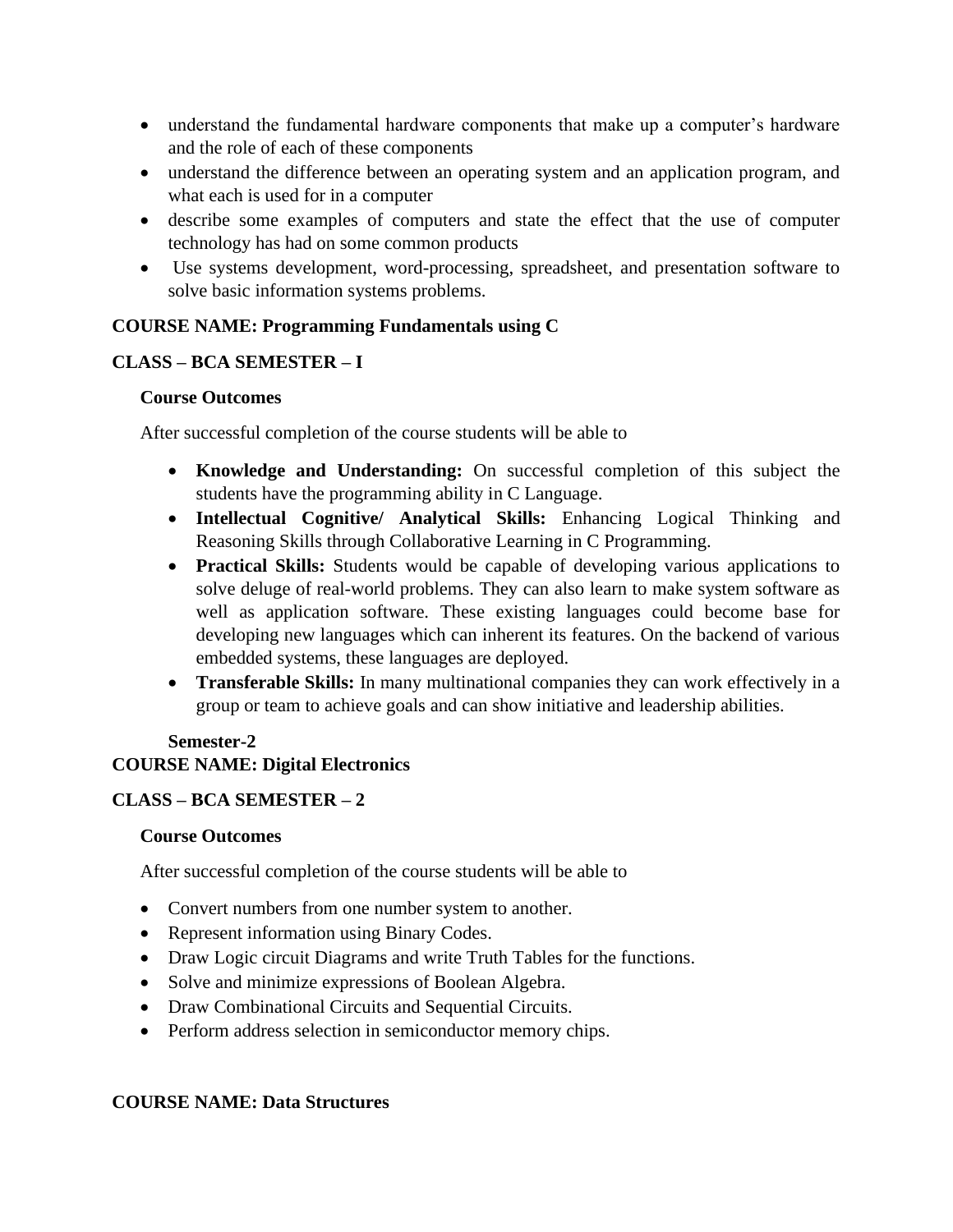## **CLASS - BCA SEMESTER – 2**

#### **Course Outcomes**

After successful completion of the course students will be able to

#### • **Knowledge and Understanding:**

- o Define basic, static and dynamic data structures and relevant standard algorithms for them: stack, queue, dynamically linked lists, trees, graphs, heap, priority queue, hash tables, sorting algorithms.
- o Demonstrate advantages and disadvantages of specific algorithms and data structures
- o Select basic data structures and algorithms for autonomous realization of simple programs or program parts
- o Determine and demonstrate bugs in program, recognize needed basic operations with data structures
- o Formulate new solutions for programming problems or improve existing code using learned algorithms and data structures,
- o Evaluate algorithms and data structures in terms of time and memory complexity of basic operations.
- **Intellectual Skills:** 
	- o Ability to define the computer science problems.
	- o Ability to drive different solution alternatives for the computer science problems.
	- o Ability to analyze the solution alternatives and choose the optimum one
- **Practical Skills:**
	- o Design, build and develop programs of varying levels of complexity.
- **Transferable Skills:** Knowledge of the concepts and material presented in this course will provide the students with the capability to:
	- o Use data structures effectively to solve practical problems.
	- o Write and present effective computer programs that employ efficient algorithms.
	- o Work in stressful environment and within constraints.
	- o Search for information and adopt life-long self-learning

### **Semester-3**

### **COURSE NAME: Fundamentals of Database Management System**

### **CLASS - BCA SEMESTER – 3**

### **Course Outcomes**

- **Knowledge & Understanding :** Databases and their design & development
- **Intellectual Cognitive/ analytical skills:** Normalization of Databases.
- **Practical Skills :**Using SQL and PL/SQL
- **Transferable skills:** Usage of DBMS design and administration.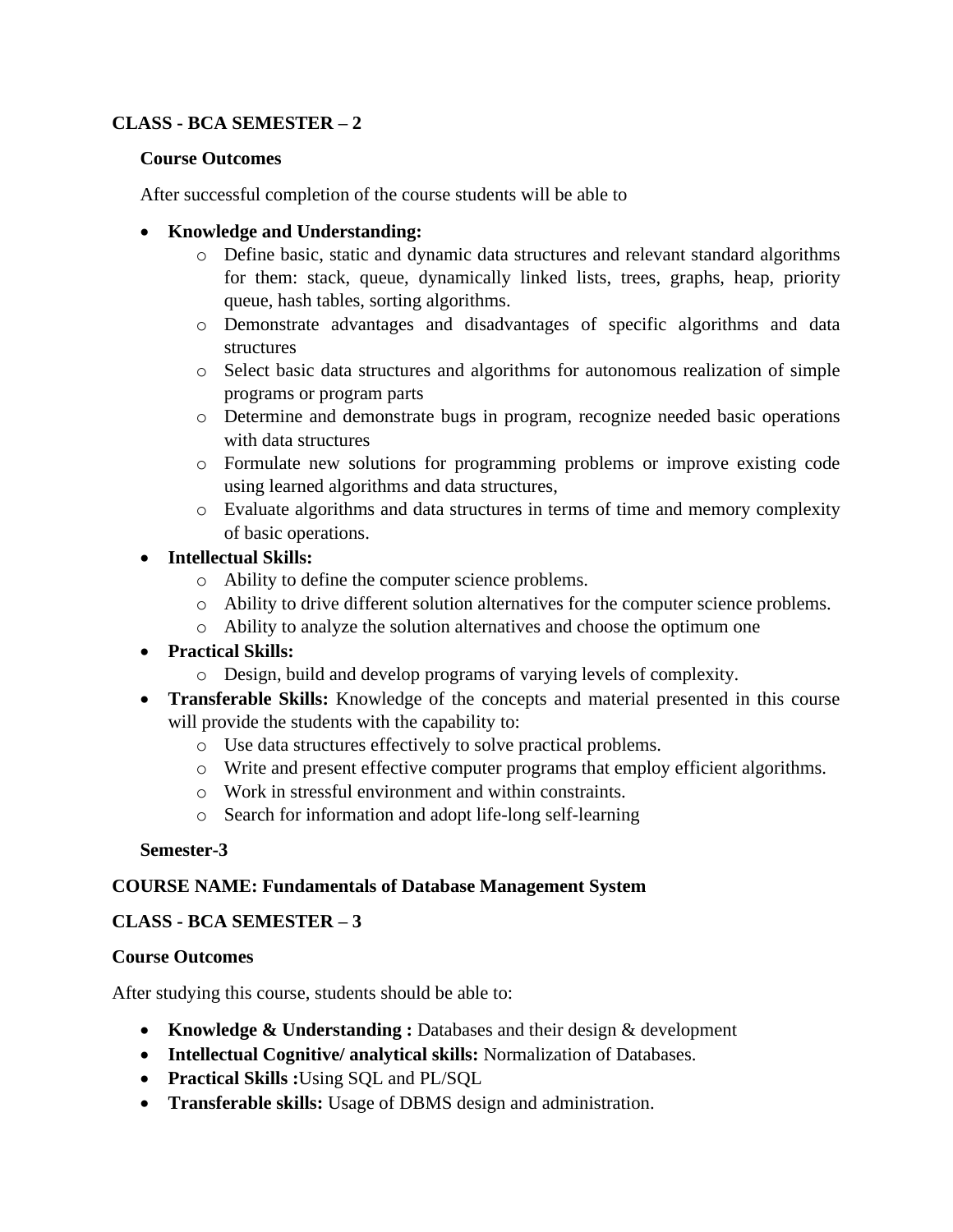## **COURSE NAME: Computer System Organization and Architecture**

### **CLASS - BCA SEMESTER – 3**

#### **Course Outcomes**

After studying this course, students should be able to:

#### • **Knowledge and Understanding:**

- o Students will know what are registers, various types of registers and interfacing various registers.
- o Students will learn about the architecture of common bus system.
- o Students will learn about the different micro-operations used.
- o Students will learn about Design of basic computer.
- o Students will learn about Instruction Cycle, Interrupt Cycle.
- o Students will understand about various kinds of memories used, memory hierarchy.
- o Students will learn about I/O interface, DMA controller, modes of data transfer.
- o Students will learn about difference between pipeline and vector processing.

### **COURSE NAME: Object Oriented Programming using C++**

### **CLASS - BCA SEMESTER – 3**

#### **Course Outcomes**

After studying this course, students should be able to:

### • **Knowledge and Understanding:**

- $\circ$  Able to know how to do programming in C++ environment.
- o Able to understand and implement the concepts of object oriented approach using  $C_{++}$ .
- o Able to acquire in depth knowledge and develop software in C++
- **Intellectual( Cognitive/ Analytical) Skills:**
	- o identify different class attributes, member functions, base class and derived class and their relationships among them
	- o learn how to reuse the code using polymorphism
	- o understand and use of different exception handling mechanisms and concept of multithreading for robust faster and efficient application development.

### • **Practical Skills:**

- $\circ$  to solve a real life existing problems using the features of C++
- o to develop software/ big and complex programs for a complex problems
- o implement advance features of object oriented approach in other various language(s).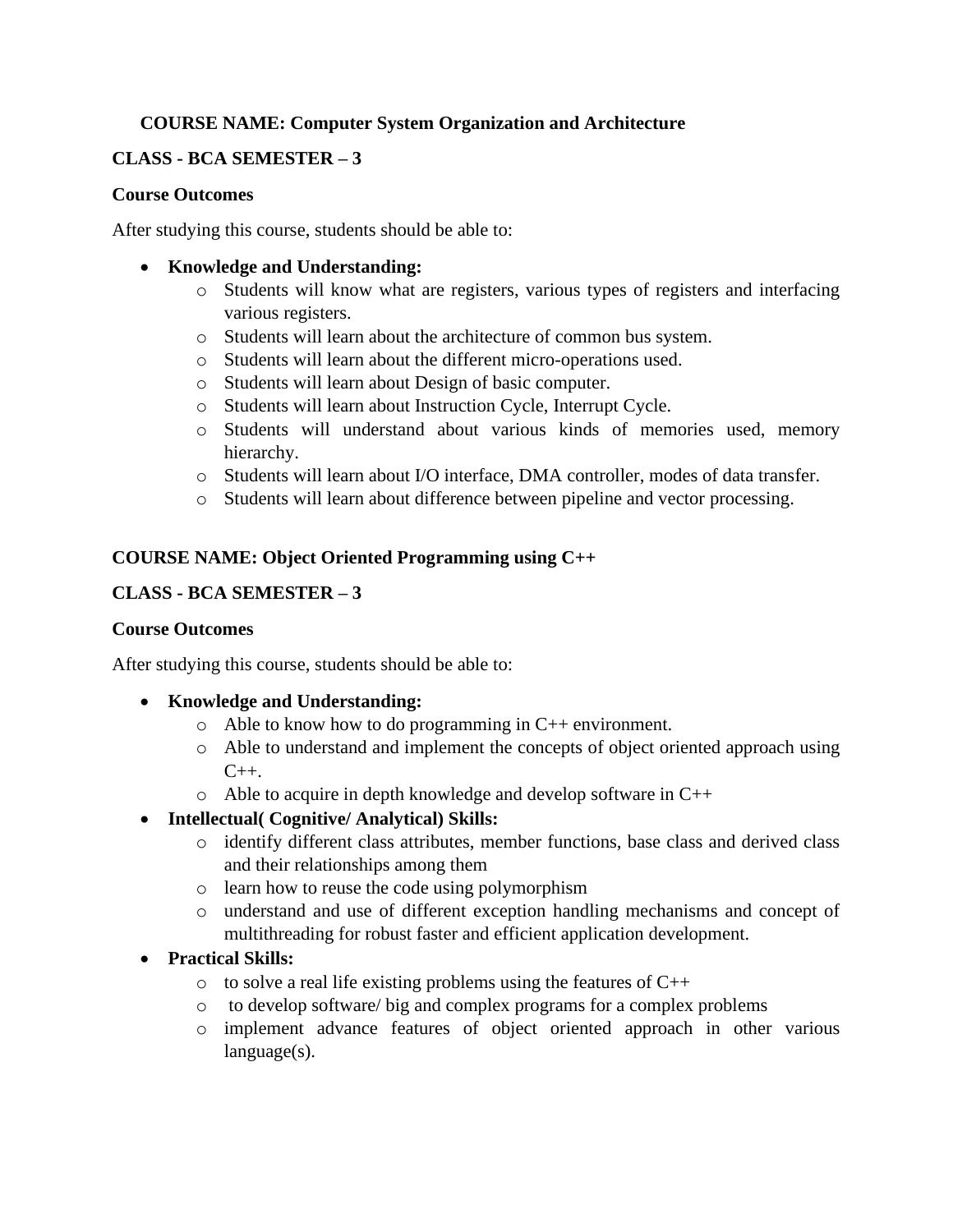### **Semester 4 COURSE NAME: Computer Networks**

## **CLASS - BCA SEMESTER – 4**

#### **Course Outcomes**

After studying this course:

- Students will know what is network and its types.
- Students will learn about the different topologies used in network.
- Students will understand different protocols used in internet.
- Students will understand and be able to describe the differences between intranet, extranet and internet.
- Students will understand about various multiplexing and switching techniques used in networks.

## **COURSE NAME: Management Information System**

## **CLASS - BCA SEMESTER – 4**

### **Course Outcomes**

After studying this course, students should be able to:

- Relate the basic concepts and technologies used in the field of management information systems;
- Compare the processes of developing and implementing information systems.
- Outline the role of the ethical, social, and security issues of information systems. 4. Translate the role of information systems in organizations, the strategic management processes, with the implications for the management.
- Apply the understanding of how various information systems like DBMS work together to accomplish the information objectives of an organization.

# **COURSE NAME: Relational Database Management Systems with Oracle**

# **CLASS – BCA SEMESTER – 4**

### **Course Outcomes**

- Apply the basic concepts of Database Systems and Applications.
- Use the basics of SQL and construct queries using SQL in database creation and interaction.
- Design a commercial relational database system (Oracle, MySQL) by writing SQL using the system.
- Analyze and Select storage and recovery techniques of database system.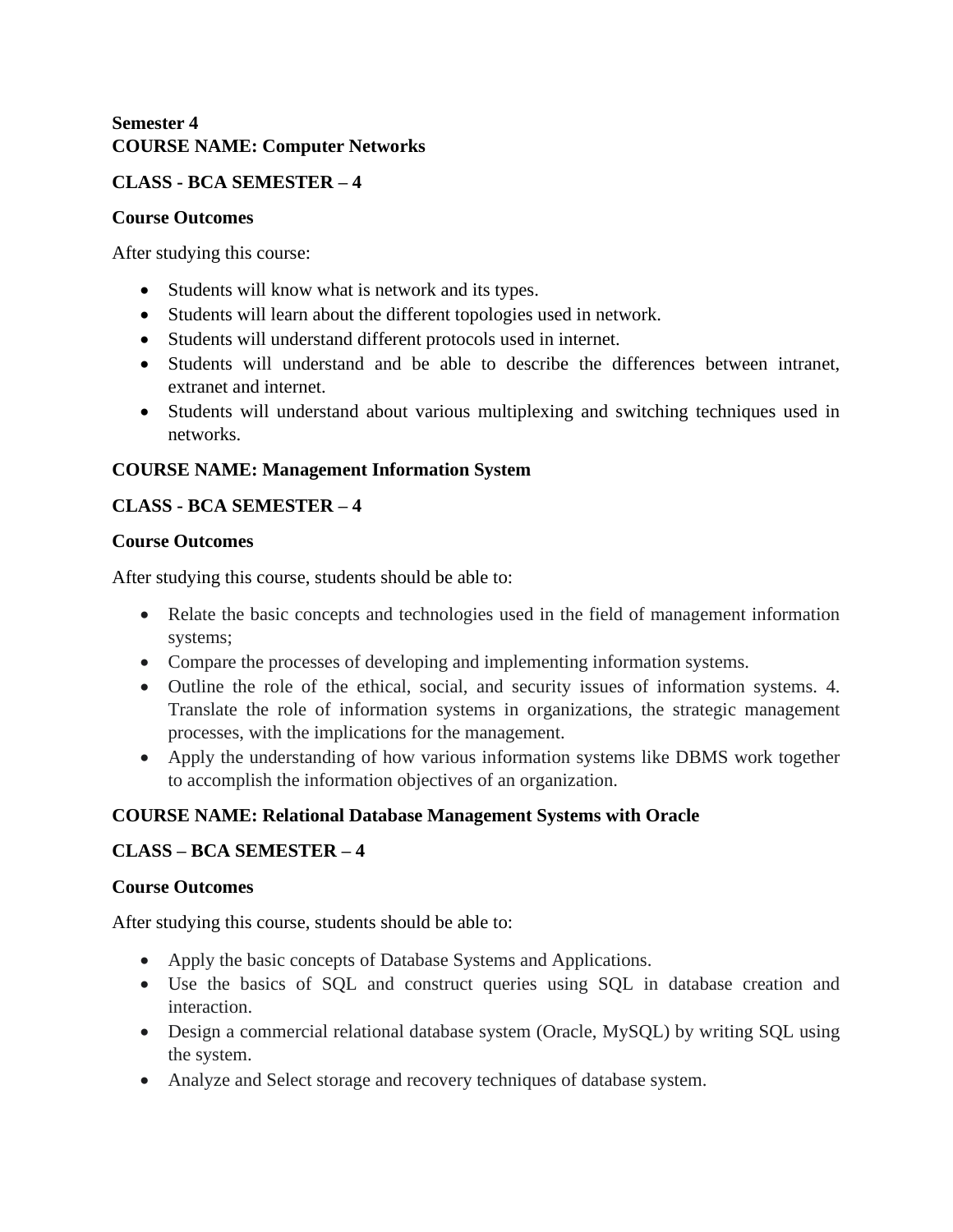# **Semester5 COURSE NAME: System Analysis and Design**

# **CLASS - BCA SEMESTER – 5**

## • **Knowledge and Understanding:**

- o Understand the principles and tools of systems analysis and design
- o Understand the application of computing in different context
- o Understand the professional and ethical responsibilities of practicing the computer professional including understanding the need for quality
- **Intellectual( Cognitive/ Analytical) Skills:** 
	- o Solve a wide range of problems related to the analysis, design and construction of information systems - Analysis and Design of systems of small sizes

## **Course Outcomes**

After studying this course, students should be able to:

## **COURSE NAME: System Software**

## **CLASS - BCA SEMESTER – 5**

### **Course Outcomes**

After studying this course, students should able to:

- Understand the functions, features and design options of macro processors.
- Understand the functions and design options of loader, editor structure and functions and capabilities of an interactive debugging system.
- Analyze the working of Lexical analyzer (LEX) and Parser tool (YACC)
- Understand the proficiency in software development cost estimation, testing methodologies and author a software testing plan.

# **COURSE NAME: Java Programming**

# **CLASS - BCA SEMESTER – 5**

### **Course Outcomes**

After studying this course, students should be able to:

### • **Knowledge and Understanding:**

- o Implement Object Oriented programming concept using basic syntaxes of control Structures, strings and function for developing skills of logic building activity.
- o Identify classes, objects, members of a class and the relationships among them needed for a finding the solution to specific problem
- **Intellectual(Cognitive/ Analytical) Skills:**
	- o Evaluate how to achieve reusability using inheritance, interfaces and packages and describes faster application development can be achieved.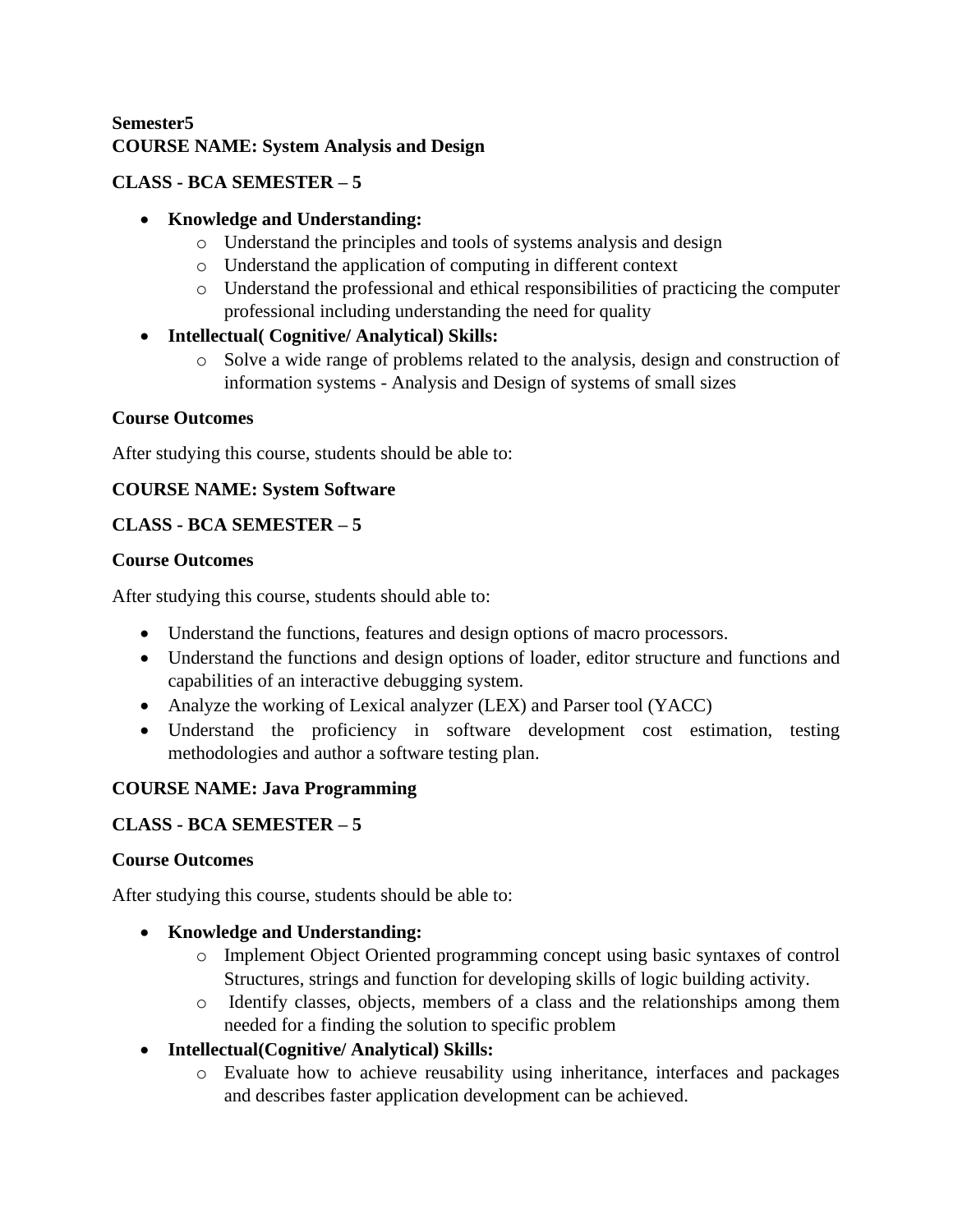- o Understand use of different exception handling mechanisms and concept of multithreading for robust faster and efficient application development.
- **Practical Skills:**
	- o Design, implement, test, debug, and document programs that use basic data types and computation, simple I/O, conditional and control structures, string handling and functions.
	- $\circ$  The importance of Classes & objects and will be able to implement it along with constructors, Arrays and Vectors.
	- o Develop computer-based systems.

# **COURSE NAME: Web Designing using HTML and DHTML**

## **CLASS - BCA SEMESTER – 5**

#### **Course Outcomes**

After studying this course, students should be able to:

- Use knowledge of HTML and CSS code and an HTML editor to create websites
- Use critical thinking skills to design and create websites.
- Create online forms
- Publish website to the web

### **Semester-6**

### **COURSE NAME: E-Commerce**

### **CLASS - BCA SEMESTER – 6**

#### **Course Outcomes**

After studying this course, students should be able to:

- Analyze the impact of E-commerce on business models and strategy.
- Describe the major types of E-commerce.
- Explain the process that should be followed in building an E-commerce presence.
- Identify the key security threats in the E-commerce environment.
- Describe how procurement and supply chains relate to B2B E-commerce.

### **COURSE NAME: Operating Systems**

### **CLASS - BCA SEMESTER – 6**

#### **Course Outcomes**